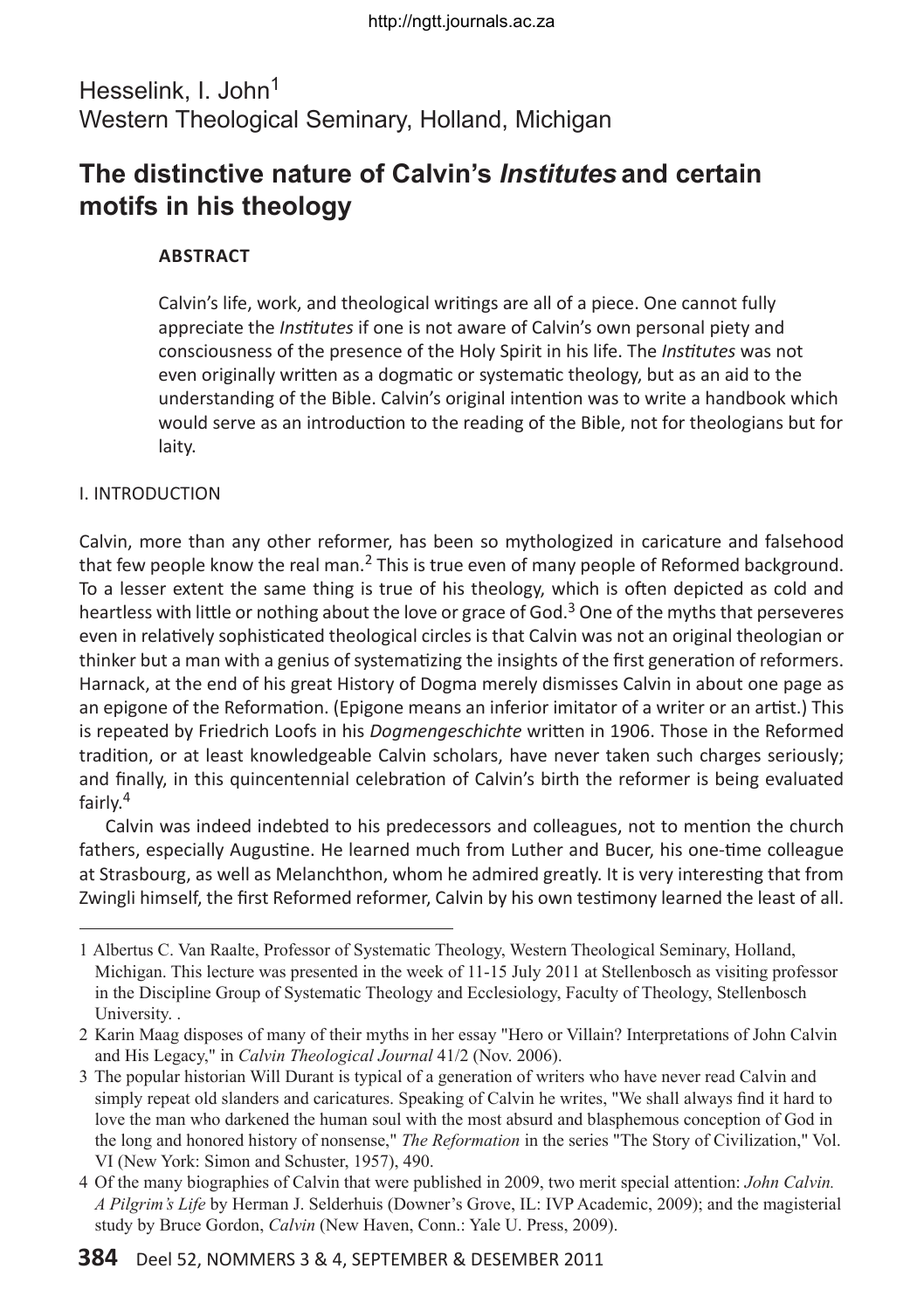In fact, he had a surprisingly low regard for the work of the Zurich reformer, partially because he was influenced by Luther in this regard.<sup>5</sup>

### II. The Nature of the *Institutes*

Yet, despite the undeniable debt he owed to all these men, he was no mere collator. As a theologian he surpassed them all. To be sure, he was more constructive than imaginative, and more logical than intuitive, but his was still a powerful and original mind in the way in which he reworks the fundamental doctrines of the Reformation. In his peculiar emphases and distinctive development of certain themes he reveals his genius, not just systematic, but also creative genius. As the French Calvin scholar, Francois Wendel, has observed, the history of philosophical and theological doctrines demonstrates that what appears to have been the most novel and even revolutionary ideas owe their originality much more to the new arrangement of conceptions known long ago than to the creative power of those who are regarded as their inventor. $6$  Calvin is not an exception to that general rule.

Moreover, for all Calvin learned from great scholars, he was first and foremost a student of the Scriptures. It is to his assiduous reading of the Bible and especially the Psalms, the prophets, and St. Paul that we must look for the source of many subtle shades of meaning in his theology and, more generally, the light upon his religious mentality. In fact, "Calvin's *Institutes* can be regarded as a work of biblical theology which both affirms the centrality of Scripture, while at the same time offers a unifying and coherent interpretation of Scripture."<sup>7</sup> This is only one of the aspects of the *Institutes* that runs counter to the usual understanding of this classic.

 A careful reading of the *Institutes* will produce other surprises. In the first place, it was not even originally written as a dogmatic or systematic theology, but as an aid to the understanding of the Bible. Calvin's original intention was to write a handbook which would serve as an introduction to the reading of the Bible, not for theologians but for laity. In succeeding editions his purpose was modified somewhat, but it never became a philosophical or speculative system as such.

In the second place, it has often been overlooked that whatever other purpose Calvin might have had in mind—and he had several—a fundamental concern was "the upbuilding of godliness and piety." The title of the first edition of the *Institutes* (1536), reads *Institutes of the Christian Religion. Embracing almost the whole sum of piety and whatever is necessary to know of the doctrine of salvation.*8 From 1539 on he used the simpler title, the *Institutes of the Christian Religion.* But his zeal for piety, or godliness,  $9$  so characteristic of his own life, continued to be one of the goals of his work. In the "Prefatory Address to King Francis I of France" he writes, "My purpose [in the *Institutes*] was solely to transmit certain rudiments by which those who are touched with any zeal for religion might be shaped to true godliness (*formarentur ad veram pietatem*).10 Not only does this word recur with great frequency in the *Institutes, pietas* is, according to Calvin, the prerequisite for the true knowledge of God and the source of all true religion.

9 *Pietas* (Latin) or *pieté* (French) is translated sometimes as 'piety,' other times as 'godliness.'

10 Mc Neill-Battles edition of the *Institutes,* 9.

<sup>5</sup>See Gordon, *Calvin,* 2007.

<sup>6</sup>*Calvin, Origins and Development of His Religious Thought* (New York: Harper & Row, 1963), 11, 357- 360.

<sup>7</sup>Alister Mc Grath, "The Shaping of Reality: Calvin and the Formation of a Theological Vision," lecture given at a Calvin Conference at the University of Toronto, June 19, 2009. Unpublished manuscript, p. 16.

<sup>8</sup>From the English translation by Ford Lewis Battles (Grand Rapids: Eerdmans and the H. Meter Center for Calvin Studies, 1986), title page. A Korean translation of the first edition of the *Institutes* has recently been completed by Byung Ho Moon.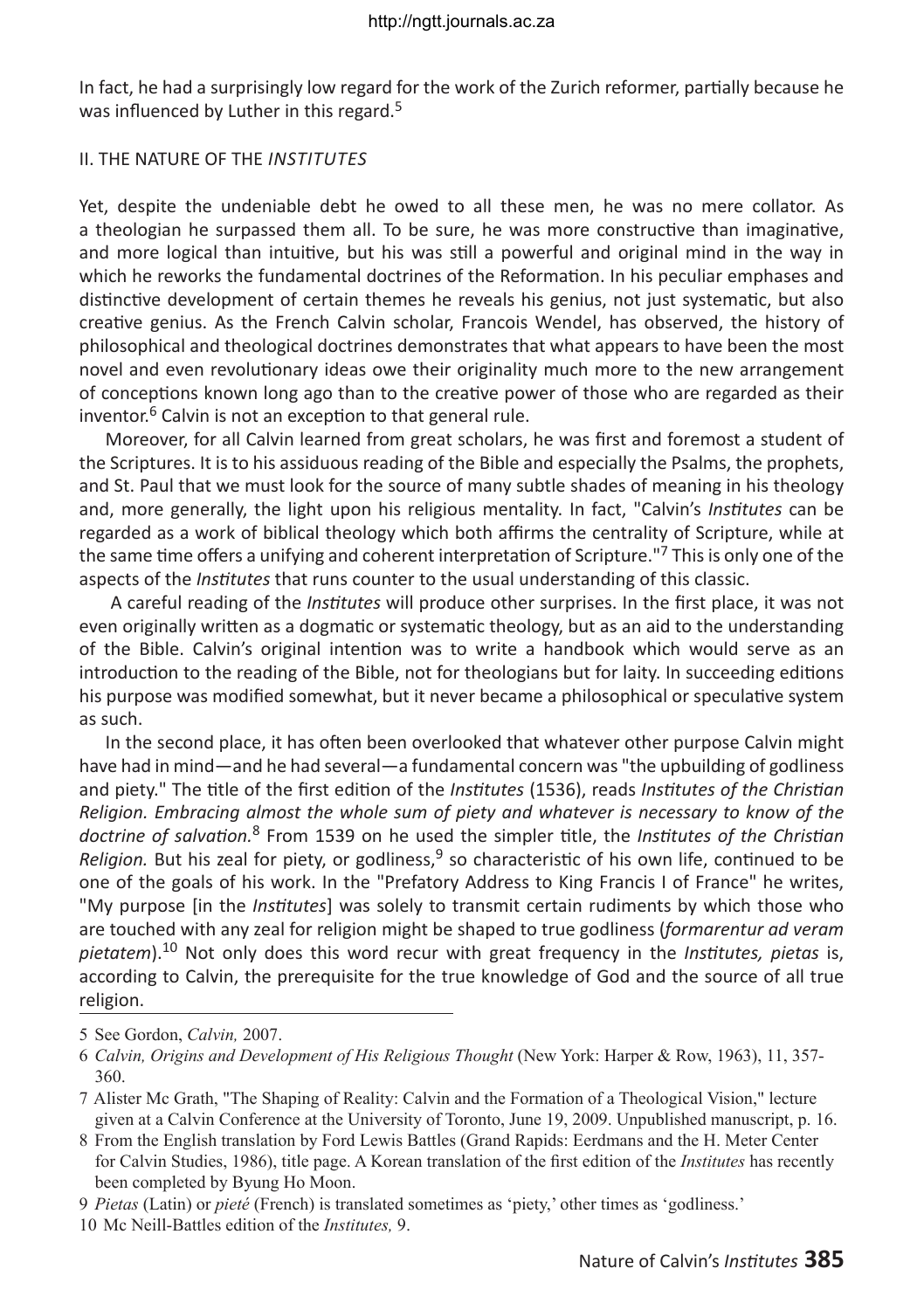It is difficult to define piety or godliness as Calvin uses this term, for it is such a comprehensive concept for him. Sometimes it is equated with "true religion" (*Inst.* I.2.1). He defines it briefly as "that reverence joined with the love of God which the knowledge of his benefits induces (*Inst.* I.2.1). Calvin can even go so far as to say that "Godliness (*pietas*) is the beginning, middle, and end of Christian living, and where it is complete, there is nothing lacking."<sup>11</sup>

In any case, it is quite different from the seventeenth century pietism of Spener and Francke and the vagaries of what today often passes for piety. It is also different from the current emphasis on spirituality which is often very individualistic and inner directed. For Calvin, on the contrary, piety includes not only the love and worship of God but also the service of God and is lived out in the context of the church. $12$ 

It is not too much to say that the concept of piety is the clue to understanding Calvin the man and the nature of the *Institutes.* S. Y. Lee is quite right in affirming, "It could be said that *pietas* was Calvin's entire theological direction and goal rather than merely one theme in his theology."13 This is what makes the *Institutes of the Christian Religion* unique and an enduring classic which is being read more widely today than ever before.

Calvin had other goals in writing the *Institutes*—i.e., brevity and simplicity,14 and only that which is useful and profitable.<sup>15</sup> But it is this goal—unusual for a dogmatic or systematic theology—to produce a work that would be useful and edifying—that makes it special. "The essential character" of Calvin's theology, writes Brian Armstrong, "is that his theology is simply for the purpose of providing for the nurture of the saints . . . . his theology is intended for exclusively spiritual ends, for spiritual edification."<sup>16</sup>

Calvin expresses all this in some oft-quoted lines:

Let us remember here, as in all religious doctrine, that we ought to hold to one rule of modesty and sobriety: not to speak, or guess, or even to seek to know, concerning obscure matters anything except what has been imparted to us by God's Word. Furthermore in the reading of Scripture we ought ceaselessly to endeavour to seek out and meditate on those things which make for edification. Let us not indulge in curiosity or in the investigation of unprofitable things (*Inst.* I.14.4).

In short, "The theologian's task is not to divert the ears with chatter, but to strengthen consciences by teaching things true, sure and profitable (*vera, certa, utilia*)" (Ibid). Or, to use more contemporary language, in this classic work, we also have a pastoral theology, for as a French scholar points out, in the *Institutes* we have not only "a book of profound and solid

- 13  "Calvin's Understanding of Pietas," unpublished seminar paper presented at the International Calvin Congress in Edinburgh, September, 1994.
- 14 Cf. the 1998 Pretoria University doctoral dissertation of Myung Jun Ahn, *Brevitas et Facilitas. A Study of a Vital Aspect in the Theological Hermeneutics of John Calvin.*
- 15  "Let those who dearly love soberness and who will be content with the measure of faith receive in brief form what it is useful to know," *Inst.* I.14.1.
- 16  "*Duplex Cognitio Dei, Or?* The Problem and Relation of Structure, Form, and Purpose in Calvin's Theology," in *Probing the Reformed Tradition. Historical Studies in Honour of Edward A. Dowey, Jr.,* edited by Elsie Anne Mc Kee and Brian G. Armstrong (Louisville: Westminster John Knox, 1989), 138-9.

<sup>11</sup>Comm. 1 Timothy 4:8.

<sup>12</sup>See *Institutes* IV.1.6, 12. Older Calvin studies often ignored the significance of piety in Calvin's life and theology. That is no longer the case. Cf. *The Spirituality of John Calvin* by the Roman Catholic theologian Lucien Joseph Richard, O.M.I. (Atlanta: John Knox Press, 1974); *The Piety of John Calvin* by Ford Lewis Battles (Grand Rapids: Baker, 1978); *John Calvin. Writings on Pastoral Piety,* edited with translations by Elsie Anne Mc Kee (Mahwah, NJ: Paulist Press, 2001); and the shorter theological analyses by I. John Hesselink in *Calvin's First Catechism. A Commentary* (Louisville: Westminster John Knox, 1997), 45-47; and "Calvin on Piety" by Joel Beeke in *The Cambridge Companion to John Calvin,* edited by Donald Mc Kim (Cambridge, England: Cambridge U. Press, 2004).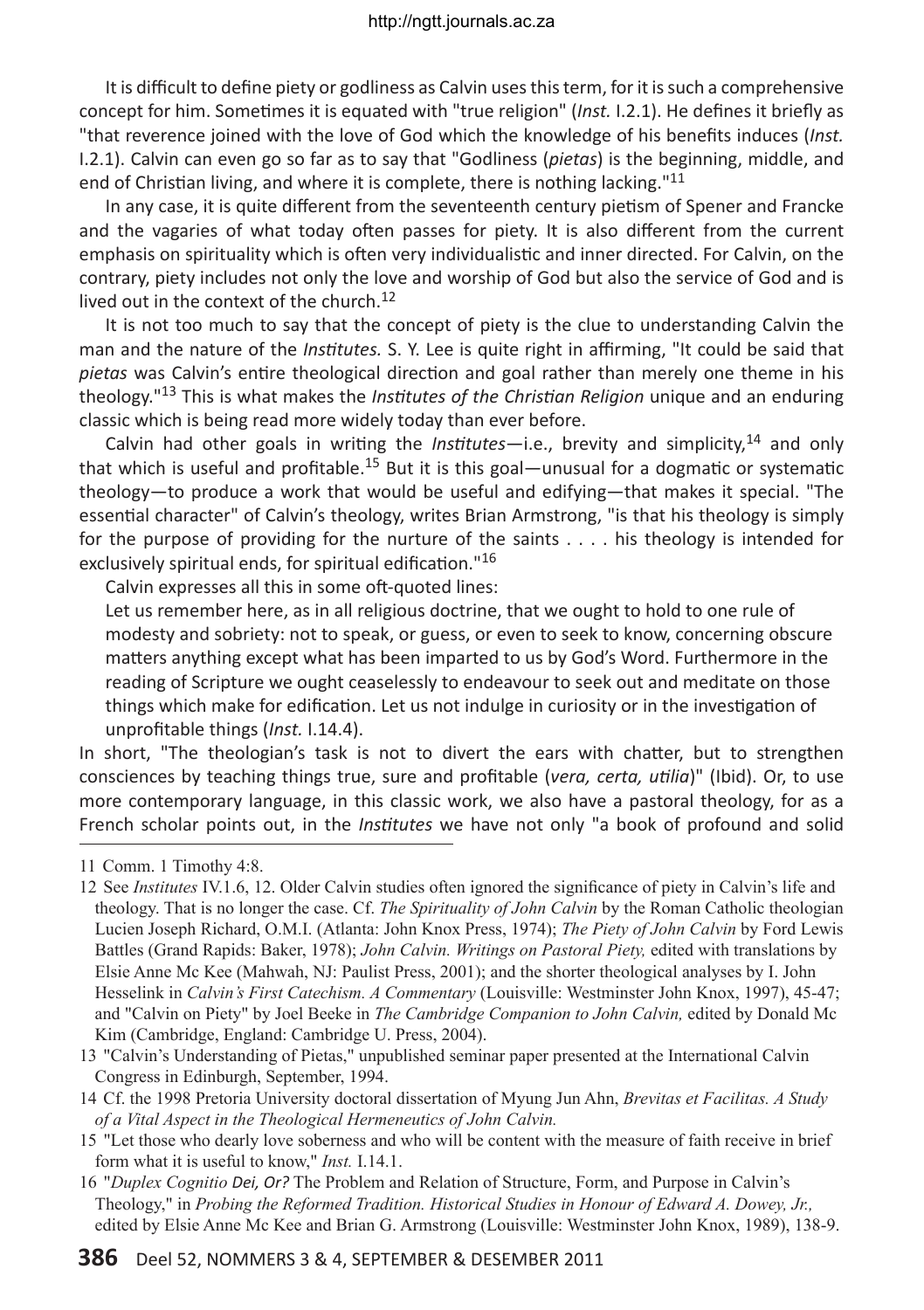learning" but one which is concerned "with the heart and the care of souls. . . . The *Institutes* is not only the book of a theologian; it is the book of a man who even before he became a pastor was haunted by a concern for souls."<sup>17</sup>

The other side of the coin is that Calvin abhorred abstract speculative reasoning. If a doctrine was not useful—another key word of his theology—he was not much interested in it. One of the dirty words in the *Institutes* is "frigid and empty speculation." He cautions his readers again and again that this snare is to be avoided above all (*Inst.* I.4.1; I.14.3, 4). "Here again [in the creation] we are called to a knowledge of God: not that knowledge which, content with empty speculation, merely flits on the brain, but that which will be sound and fruitful (*solida et fructuosa*) … and if it takes root in the heart" (*Inst.* I.5.9).

Third, a critical reader of the *Institutes* will soon discover that for rigorous, logical reasoning in a neatly arranged system, the *Institutes* is inferior to works of Aquinas and Schleiermacher, or to Barth and Tillich, for that matter. Calvin's *Institutes* is undoubtedly a masterpiece of orderly reflection, but it is no rigid system built upon some arbitrary set of principles. As a biblical scholar, Calvin found it impossible to keep within a predetermined structure. Didactic and polemic interests also frequently forced him to deviate from a more systematic approach. Actually, it is possible to fault Calvin in several places for not developing certain motions or doctrines more systematically. This was perceived, although in a one-sided fashion, by Herman Bauke in a work that he wrote in 1922, *Die Probleme der Theologie Calvins,* in which he maintains that Calvin's theology is a host of unresolved paradoxes. This is going too far, but it does point at a truth that has been overlooked. A few illustrations should suffice. Note how Calvin begins in Book I. This is no prolegomena as we usually think of one, with a long discussion about various ways that God is known and proofs of the existence of God, or even of God's attributes, nor a lengthy discussion of revelation. It begins experientially, even existentially, with a very practical question, "How can we know God?" The answer is that central to everything is the knowledge not only of God but also of ourselves, and that these two, knowledge of self and knowledge of God, are so intertwined that one cannot know himself without knowing God and vice-versa—a remarkably contemporary approach (*Inst.* I.1.1).

Second, take a look at Book II. Here you find a discussion of the law. It would fit more logically in the third book which speaks of sanctification and the work of the Holy Spirit. The third use of the law for Calvin, the law as a guide for Christians, was the principle use. But he discusses it in the second book before he comes to his Christology as such. Why? Because he develops the law in terms of *Heilsgeschichte,* the history of salvation, and therefore it falls in his Christology rather than his doctrine of the Holy Spirit.

Then take a look at Book III. How does he begin his development of the appropriation of the work of Christ? The whole thing is developed under the idea of the Holy Spirit, but he does not begin with regeneration as usually understood, or justification but with sanctification. Later, after several chapters, he deals with justification—obviously a strange order from the logical standpoint. In fact, you will find no *ordo salutis* (order or plan of salvation) in Calvin's *Institutes.*

Take a look at Book IV. What do theologies usually end with, at least traditionally?—with eschatology. At the end of Book Four you find no eschatology but a treatment of civil government. This, I say, is a strange dogmatics. As John T. Mc Neill rightly observes, "One who takes up Calvin's masterpiece with a preconception that its author's mind is a kind of efficient factory turning out and assembling parts of a neatly jointed structure of dogmatic logic will quickly find this assumption challenged and shattered."<sup>18</sup>

<sup>17</sup>*Calvin Directeur l'Ames* (Strasbourg: Oberlin, 1947), 14. Translation mine.

<sup>18</sup>Introduction to Library of Christian Classics edition of the *Institutes* edited by Mc Neill and translated by Ford Lewis Battles, li.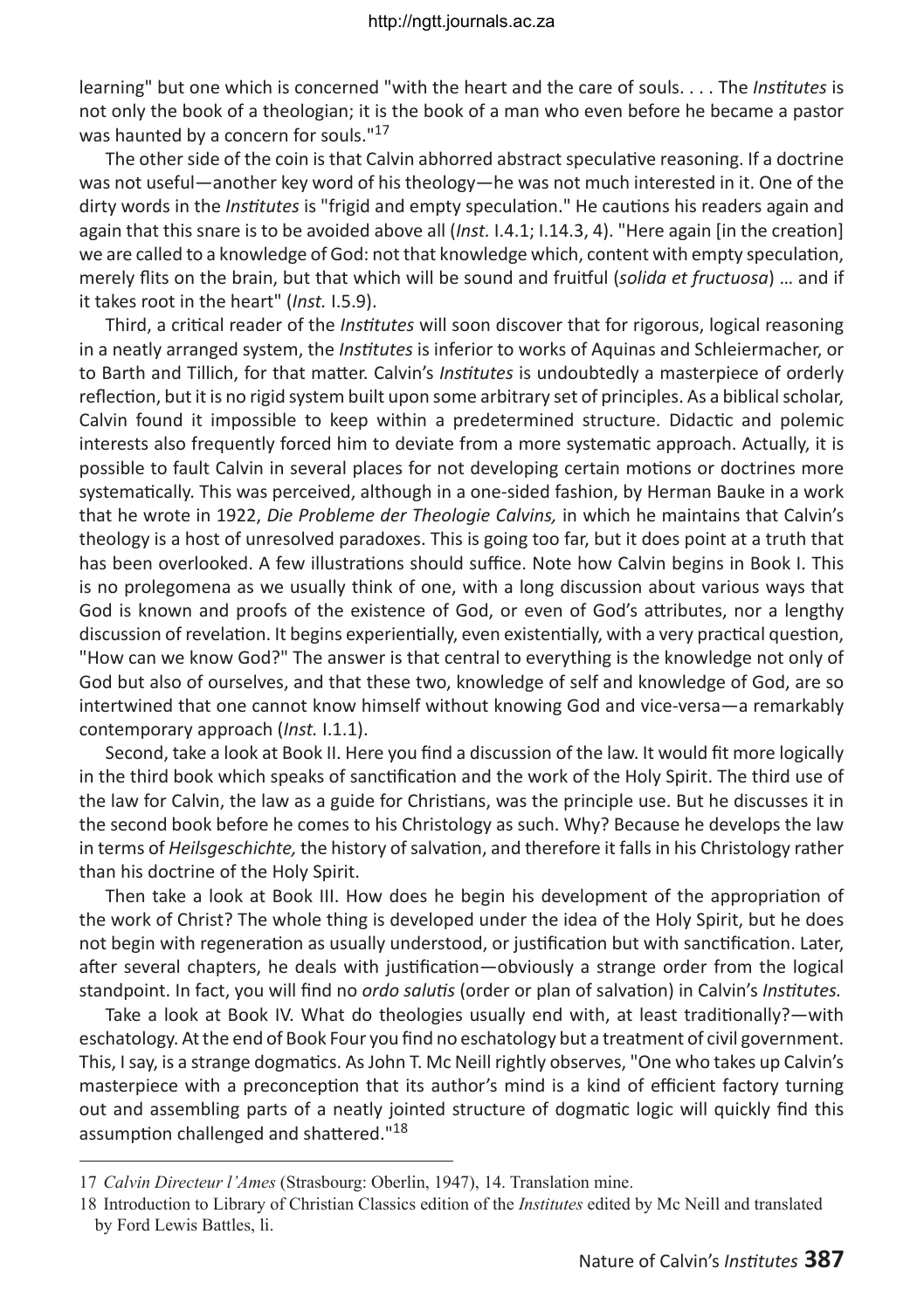### III. SOME KEY MOTIES IN CALVIN'S THEOLOGY

However, even if we grant that Calvin was original and not just a Lutheran epigone, a man of warmth and experience and not an inflexible abstract logician, we still have not come to what is distinctive about the content of Calvin's theology. This has all been necessary by way of introduction, although I have suggested certain aspects such as his biblical grounding and his zeal for piety. Until rather recently it was always assumed that Calvin's system could be boiled down to some central idea, a single dogma which in turn would be the key that would unlock the mysteries of his whole theology. But for some time now Calvin scholars have pointed out the fallacy of trying to limit the distinctiveness of Calvin's theology to some key principle or central doctrine. The human mind, it is true, craves a neat system. However, "if we want to speak of a 'system' of Calvin, we must do so with certain reservations, owing to the plurality of themes that impose themselves simultaneously upon its author's thinking."<sup>19</sup> And hence to try to capture Calvin's "system" with such notions as the sovereignty of God, predestination, the glory of God, the covenant, etc., is misleading. In any case, all these single notions, whether predestination or the sovereignty of God or the covenant, fail to do justice to the scope and the breadth of Calvin's theology.

Here the German Calvin scholar, Wilhelm Niesel, has made a significant contribution. For he agrees that there is no one special doctrine by which Calvin's theology can be described. Yet he feels, and rightly so, that we must grasp the kernel or peculiar nature of Calvin's theology or we will never really understand his thought. Niesel finds this golden thread which runs through all of Calvin's theology in this: that Calvin does not simply attempt to expound the meaning of the Scriptures in a general and abstract way, but rather that he seeks to relate his readers to the key and end, the *scopus* of the Scriptures, namely, Jesus Christ. "The aim of all of our attention to the Bible should be the recognition of Jesus Christ. . . . In every aspect of doctrine Calvin is concerned only about one thing: namely, the God revealed in the flesh."<sup>20</sup>

Niesel here, as elsewhere in his study of Calvin's theology, reflects too much the influence of his mentor (and mine) Karl Barth. Because Barth has attempted to be radically and thoroughly Christ centric in his theology, Niesel as a good Barthian is eager to make Calvin agree with Barth at this point. (I once discussed Niesel's interpretation of Calvin with Barth, and Barth himself agreed, with his usual good humour, that Niesel in his theology of Calvin sometimes reads Calvin with Barthian glasses.)

To be sure, Calvin, like all evangelical theologians, is Christ centric; but it is possible to be so Christ centric that one is no longer biblical. Even so, Niesel's point is well taken. Calvin repeatedly notes that Christ is the centre, the soul, the life, the end, or goal, of the Scriptures.

In his commentary on Romans 10:4—"Christ is the end of the law"—Calvin agrees with Erasmus that 'end' (*Telos* in Greek) could also be translated as 'completion' or 'perfection' and comments, "Every doctrine of the law [i.e., Scripture], every command, every promise, always points to Christ. We are therefore to apply (*dirigendae sunt*) all its parts to him."21 Therefore, if we try to read the Scriptures without taking concern of Christ and noting that it points to him, we cannot properly understand them. And so Calvin was indeed Christ centric. But this is not the distinctive thing about Calvin's interpretation of Scripture. Hence I feel that this is an inadequate clue for understanding the peculiar nature or distinctive traits of Calvin's theology. Luther, before Calvin, had precisely the same emphasis.

What is interesting is that whereas older, more traditional orthodox Calvinists found the clue

<sup>19</sup>Wendel, *Calvin*, 357.

<sup>20</sup>*The Theology of Calvin* (Philadelphia: Westminster, 1956), 246.

<sup>21</sup>Comm. Rom. 10:4. C f. *Institutes* II.7.2.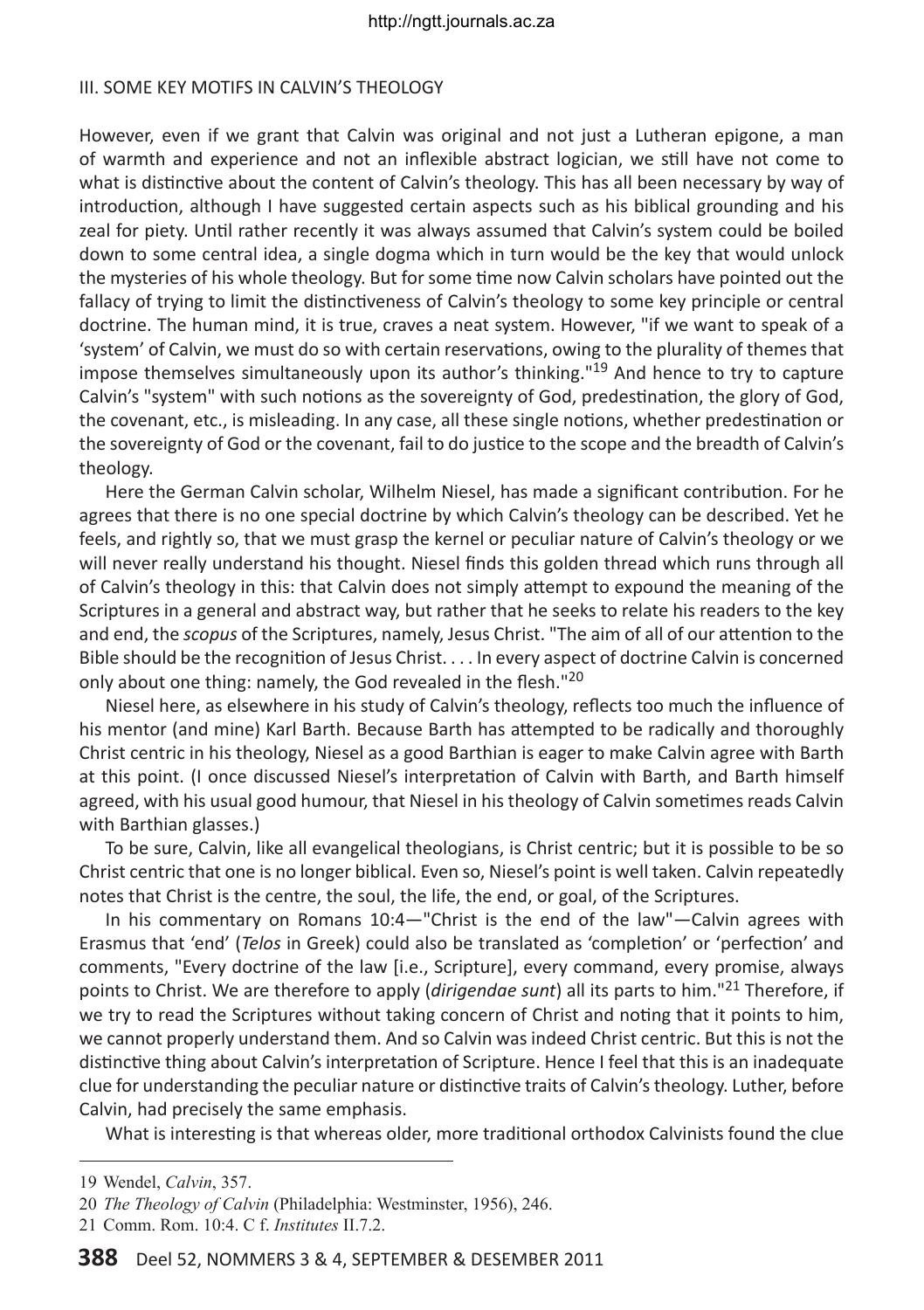to Calvin's theology in the doctrine of God (particularly his sovereignty),  $22$  as over against the neo-orthodox emphasis upon Christ, long ago an orthodox Calvinist by the name of B. B. Warfield proposed that Calvin was above all "the theologian of the Holy Spirit." He adds, "The doctrine of the Holy Spirit is a gift of Calvin to the church."<sup>23</sup> This has been affirmed subsequently by a number of Calvin scholars. For example, Werner Krusche, in his outstanding book on the work of the Holy Spirit in Calvin's theology agrees and goes on to say that if you have to pick one person of the Trinity, it is the third person who is most characteristic of Calvin's approach to theology.24 The Roman Catholic Calvin scholar, Alexandre Ganoczy agrees. "Pneumatology," he says, "is present everywhere in Calvin's thought."<sup>25</sup>

Calvin's most distinctive contribution to the doctrine of the Holy Spirit is the way in which he establishes the authority of Scripture. The Scriptures contain within themselves "very useful aids" that are evidence of their divine origin, but these are only of secondary value (*Inst.* I.8.1). For

the certainty that our consciences require in regard to the authority of Scripture is only found in the "secret testimony of the Spirit (*arcane testimonio Spiritus*)." This alone will persuade us "beyond doubt that God is its author" *Inst.* I.7.4). Argumentation and rational proofs will be of little or of no avail in trying to establish this kind of certainty. For

The testimony of the Spirit is more excellent than all reason. For as God alone is a fit witness of himself in his Word, so also the Word will not find acceptance in men's hearts before it is sealed by the inward testimony (*interiore testimonio*) of the Spirit (*Inst.* I.7.4).

Calvin continues this line of reasoning in the next section of chapter 7, where he argues that Scripture is *autopistos,* that is, it bears its own authentication. "Those whom the Holy Spirit has inwardly taught truly rest upon Scripture, and that Scripture indeed is self-authenticated." Again, this kind of certainty only comes from "the testimony of the Spirit" and "seriously affects us only as it is sealed upon our hearts through the Spirit." Not only that, the Spirit convicts us that "Scripture is from God" and "has flowed from the very mouth of God by the ministry of men" (*Inst.* I.7.5).

Time limitations do not permit a discussion of all of the key motifs in Calvin's theology. In my essay on Calvin's theology in *The Cambridge Companion to Calvin's Theology,*26 in addition to stressing the centrality of the Word and the Spirit and the incarnate Word, I enumerated a number of other distinctive contributions of Calvin to theology, viz.:

- 1. "An Appreciation for the created order"
- 2. "God's providential care for the universe and its inhabitants"
- 3. "The polemic against idolatry"
- 4. "One covenant of grace"
- 5. "The significance of the humanity of Christ"
- 6. "The threefold office of Christ (*triplex munus Christi*)"
- 7. "The knowledge of faith"

<sup>22</sup>Calvin speaks more often of the *majesty* of God than the sovereignty of God.

<sup>23</sup>*Calvin and Augustine* (Philadelphia: Presbyterian and Reformed Publishing Co., 1956), 484-5.

<sup>24</sup>*Das Wirken des Heiligen Geistes nach Calvin* (Göttingen: Vandenhoeck and Ruprecht, 1957), 12, 339.

<sup>25</sup> "Calvin," in Pierre Chaunu, ed., *The Reformation* (Gloucester, England: Alan Sutton, 1989), 135. It is not too much to say that "for Calvin, every apprehension of God depends on the activity of the Holy Spirit. . . . At the edges and limits of Calvin's thought, the Spirit takes over," John Dillenberger, *John Calvin* (Garden City, NY: Anchor Books, 1971), 18. I have discussed Calvin's doctrine of the Holy Spirit in an appendix: "Calvin, Theologian of the Holy Spirit" in my book *Calvin's First Catechism. A Commentary* (Louisville: Westminster John Knox, 1997), 177-187; and also in an essay "Pneumatology" in *The Calvin Handbook,* edited by Herman J. Selderhuis (Grand Rapids: Eerdmans, 2009), 299-312.

<sup>26</sup>Edited by Donald K. Mc Kim (Cambridge, UK: Cambridge University Press, 2004), 74-92.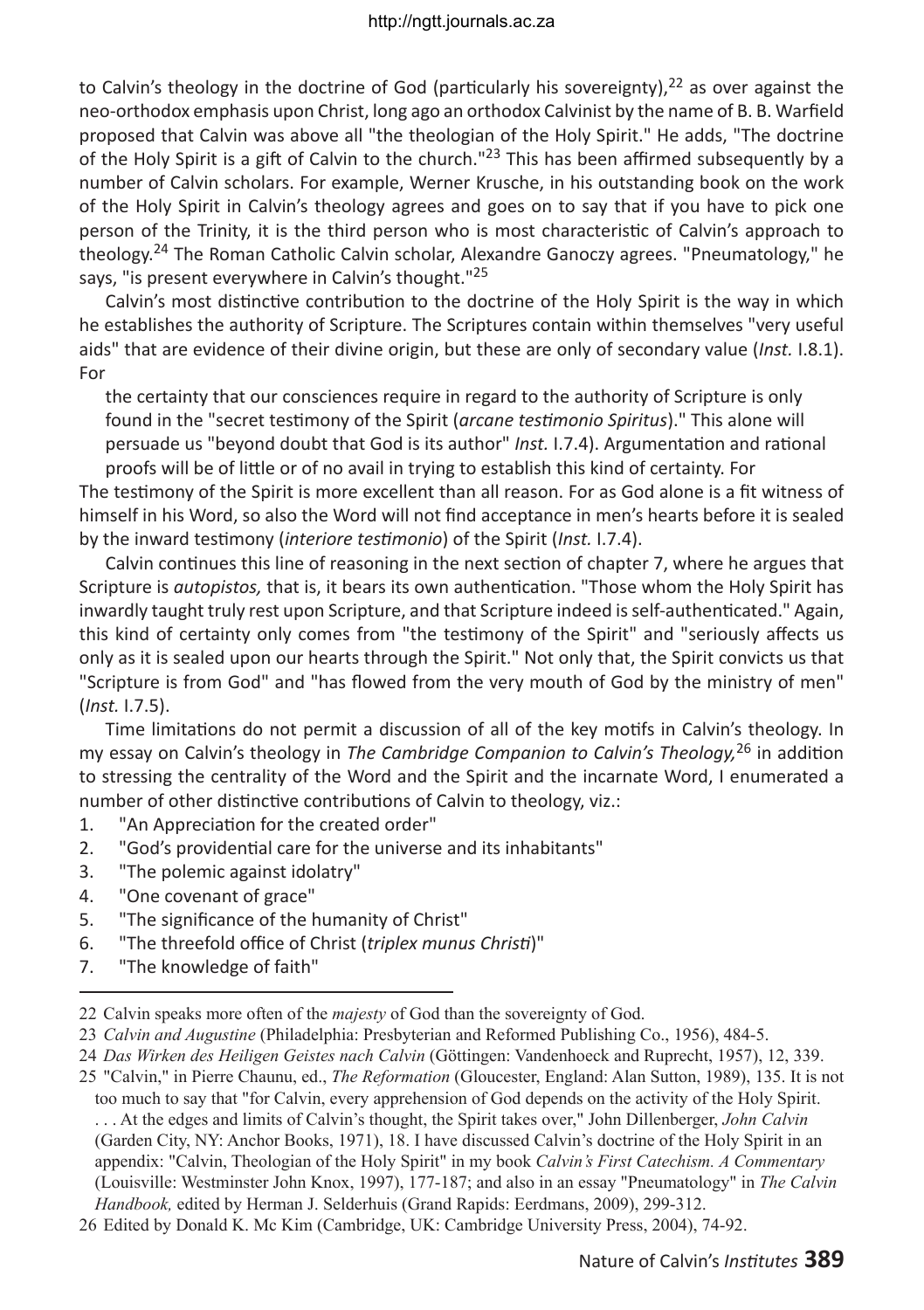- 8. "The Lord's Supper"
- 9. "The unity and catholicity of the church"
- 10. "Civil government as an instrument of God"

I have discussed many of these themes in various journals and books and cannot elaborate on them here. However, I have become aware of my failure to emphasize a major motif in my essay, viz., our faith union with Jesus Christ and all that this entails.<sup>27</sup> Many years ago Francois Wendel mentioned the significance of this theme in the conclusion to his book on Calvin. "The imprint of Calvin's personality," Wendel says, "can best be seen in the emphasis he put on this or that doctrine, and *in the practical consequences that he was concerned to draw from his notion of union with Christ"*28 (emphasis mine).

In recent years this has become a major motif in many Calvin studies, although Calvin's single reference to our "mystical union"<sup>29</sup> with Christ has always attracted some attention. Calvin describes this as a "joining together of head and members, that indwelling of Christ in our hearts," which, Calvin adds, "are accorded by us the highest degree of importance (*in summe gradu statuitur*)" (ibid).Calvin scholars are quick to point out that this "mystical union" does not imply "any absorption into Christ."<sup>30</sup> As Calvin himself points out earlier in this chapter (in his refutation of Osiander) "Christ's essence is not mingled with ours" (III.11.5). However, Calvin emphasizes again the importance of this notion of our incorporation in the body of Christ through the Holy Spirit. This is a present reality but also has eschatological implications. Calvin is convinced he is only echoing the Apostle Paul in Romans 8:10 when he (Calvin) states that "Christ is not outside us but dwells within us. Not only does he cleave to us by an indivisible bond of fellowship (*individuo societas nexu*) but with a wonderful communion, day by day, he grows more and more into one body with us until he becomes completely one with us" (*Inst.* III.2.24).

The eschatological significance of our union with Christ (which is the same as being incorporated into Christ) is seen in Calvin's comments on 1 Corinthians 6:20—"Do you not know that your bodies are members of Christ?" "The spiritual union which we have with Christ," Calvin says, "is not a matter of the soul alone but the body also so that we are flesh of his flesh, etc. (Eph. 5:20). The hope of the resurrection would be faint if our union with him were not complete and total like that."<sup>31</sup>

Our incorporation into Christ also has consequences for the doctrines of justification and sanctification. Calvin's view of justification is quite traditional, i.e., forensic. We are declared righteous by virtue of our faith in Christ and Christ's righteousness is imputed to us (*Inst.* III.11.23). However, Calvin moves beyond this traditional forensic view of justification—and the view that sanctification is simply a process of growing in holiness—with his emphasis on our incorporation into Christ. "You see that our righteousness is not in us but in Christ, but *we possess it only because we are partakers (participles) in Christ"* (*Inst.* III.11.23, emphasis mine). Our justification, then, is not simply an external declaration but a personal reality by virtue of our union with Christ. Here Calvin moves beyond Luther and later orthodox understandings of justification when he also says, "Thus him whom Christ receives into union with himself the

<sup>27</sup>I do mention this motif briefly on page 81 in the context of the importance of the incarnate eternal Word. Whereas "Luther lays more emphasis on Christ for us (*pro nobis*), Calvin on Christ in us (*in nobis*). Therefore, another distinctive doctrine of Calvin is often held to be the notion of the mystical union with Christ (*Inst.* III.11.10). . . ."

<sup>28</sup>*Calvin*, 360. The original French version of this classic was published in 1950, the English translation in 1963. Wilhelm Kolfhaus wrote a whole book on this subject in 1938, viz., *Christusgemeinshaft bei Johannes Calvin* (Neukirchen: Buchhandlung & Erziehungsvereins).

<sup>29</sup>*Unio mystica* in Latin but *union sacrée* in the French (1530) version.

<sup>30</sup>Wendel, *Calvin*, 235. Cf. Niesel, *Theology of Calvin,* 126.

<sup>31</sup>Comm. 1 Corinthians 6:20.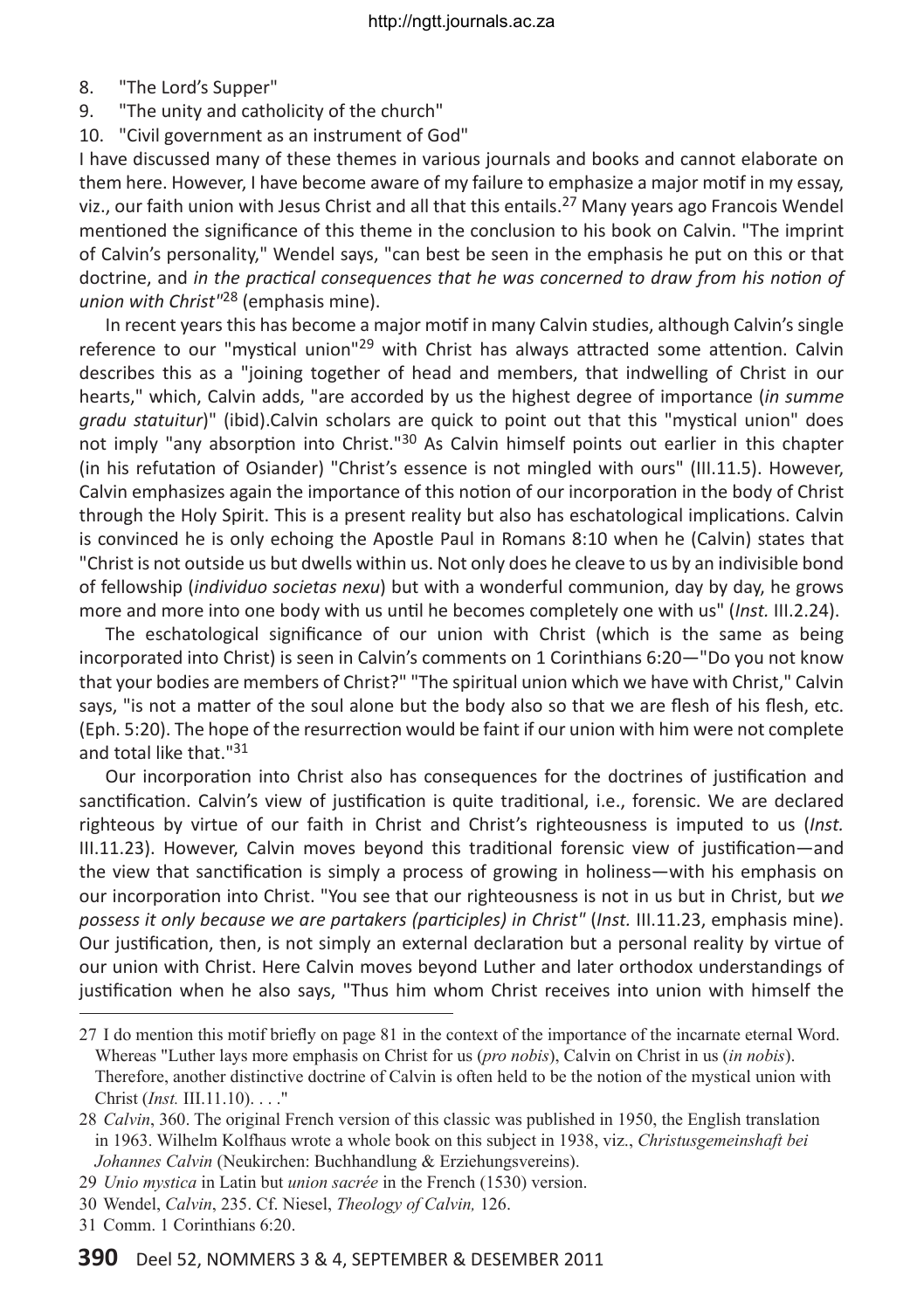Lord is said to justify because he cannot receive him into grace nor join him to himself unless he turns him from a sinner into a righteous man... This is done through forgiveness of sins" (*Inst.* III.11.21).

Thus by "partaking in Christ, we principally receive a double grace." This *duplex gratia* results in our "being reconciled to God through Christ's blamelessness so that we may have in heaven instead of a Judge a gracious Father; and secondly that sanctified by his Spirit we may strive after blamelessness and purity of life" (*Inst.* III.11.1, Battles translation amended). Calvin expresses the same truth in his comment on Galatians 2:20:

Christ lives in us in two ways. The one consists in his governing us by his Spirit and directing all our actions. The other is what he grants us by participating in his righteousness, that since we can do nothing of ourselves, we are accepted by him [Christ] by God. The first relates to regeneration [i.e., sanctification], the second to the free acceptance of righteousness<sup>32</sup> [i.e., justification].

In reference to this "double grace" in Calvin, Todd Billings argues "that one cannot simply label Calvin's doctrine . . . wholly forensic or simply reducible to a non-forensic account of 'union with Christ.'" It is forensic, Billings acknowledges, but "Calvin's theology of union with Christ is articulated with reference to participation, adoption, imputation, and the wondrous exchange. It is a multi-faceted doctrine, utilizing both legal and transformative images." $33$ 

This motif of union with Christ—or with God<sup>34</sup>—has other ramifications. Charles Partee in his recent book *The Theology of John Calvin35* agrees with recent Calvin scholarship that there is no central dogma in Calvin's *Institutes,* but at the same time he is convinced that "the doctrine of union with Christ is close to the centre stage in Calvin's theology."<sup>36</sup> As I have indicated earlier, this is not a new idea. Partee even points to John Nevin, one of the Mercersburg theologians, who in the 1840s submitted that union with Christ was a central motif in Calvin's theology.<sup>37</sup> And in our time this notion has been widely recognized as one of Calvin's most important contributions to Christian theology.<sup>38</sup> David Willis-Watkins states the case very nicely: "Calvin's Doctrine of Union with Christ is one of the most consistently influential features of Calvin's theology and ethics, if not the single most important teaching that animates the whole of his thought and his personal life."39

### IV. Conclusion

Calvin's life, work, and theological writings are all of a piece. One cannot fully appreciate the *Institutes* if one is not aware of Calvin's own personal piety and consciousness of the presence

<sup>32</sup>Comm. Galatians 2:20.

<sup>33</sup>Calvin, *Participation and the Gift. The Activity of Believers in Union with Christ* (Oxford, England: Oxford U. Press, 2007), 25. Cf. 191.

<sup>34</sup>Billings shows that Calvin also speaks of "union with God," *Participation and the Gift,* 16-17. However, Billings usually speaks of our *participation* in Christ or God.

<sup>35</sup>Louisville: Westminster John Knox, 2008.

<sup>36</sup>*The Theology of John Calvin,* 274. Partee also speaks frequently of "union *in* Christ," Partee also points out the relevance of this motif for Calvin's doctrine of predestination (252) and the church (269).

<sup>37</sup>*The Theology of John Calvin,* 41, n. 143.

<sup>38</sup>Cf. Dennis E. Tamburelo, *Union with Christ. John Calvin and the Mysticism of St. Bernard* (Louisville: Westminster John Knox, 1994); Ronald S. Wallace, *Calvin's Doctrine of the Christian Life* (Edinburgh: Oliver and Boyd, 1959), 17-27; and I. John Hesselink*, Calvin's First Catechism,* 103f., 185f*.*

<sup>39</sup>David Willis-Watkins, "The Unio Mystica and the Assurance of Faith according to Calvin," in *Calvin Erbe und Auftrag: Festschrift für Wilhelm Heinrich Neuser Zum 65. Geburtstag* (Kampen: Kok, 1991), ed. by Willem van't Spiker.